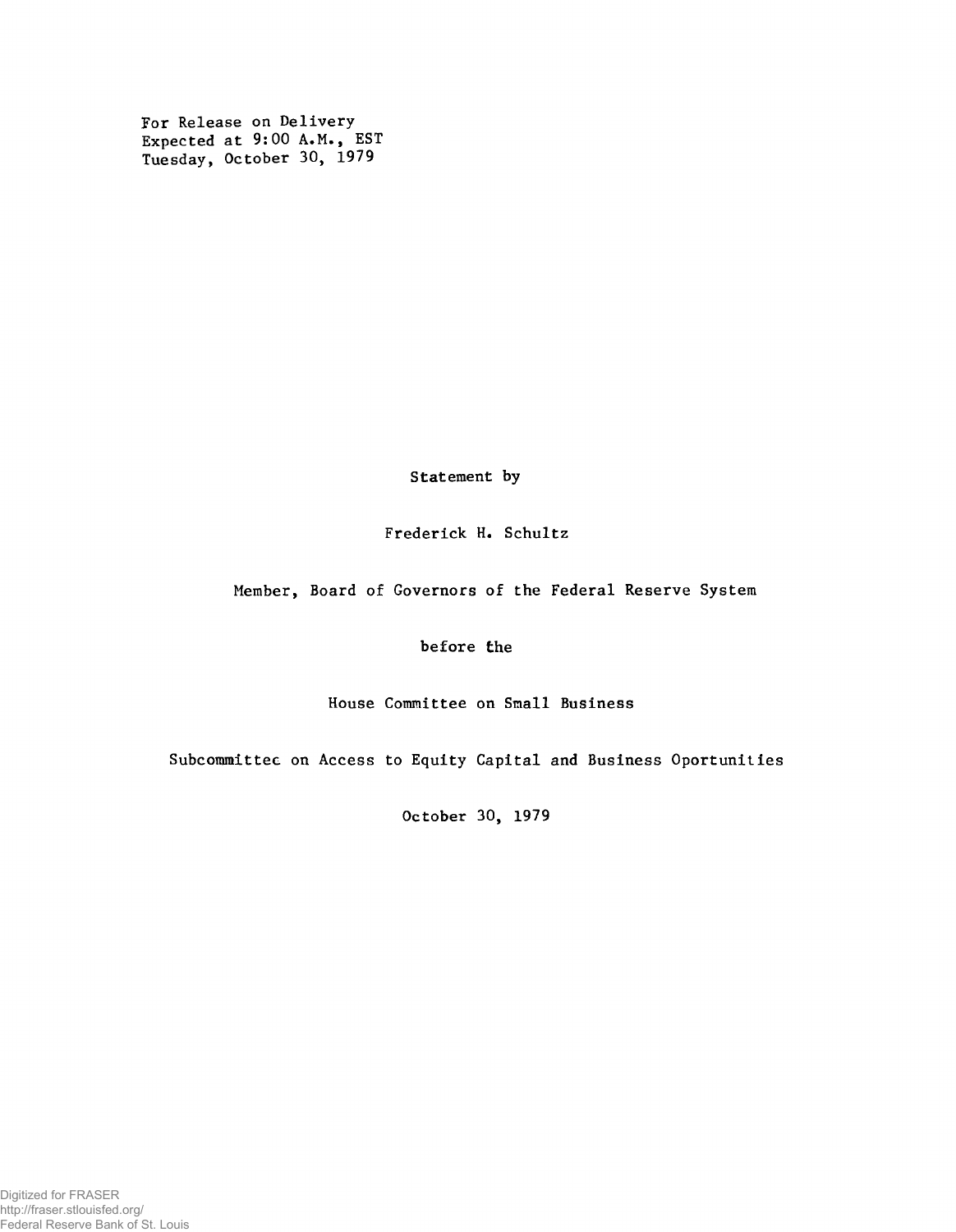I am pleased to appear before you today to discuss the impact on small business of the Federal Reserve actions announced on October 6.

These actions, as you know, included: an increase of 1 percentage point in the discount rate; a marginal reserve requirement of 8 percent on so-called "managed liabilities" of larger banks; and a change in operating procedures to give more emphasis, in implementing our money supply targets, to the supply of bank reserves and less to the level of interest rates. Together they should enable us to exercise firmer control over the growth of money and credit and thus assure that monetary policy plays its appropriate role in dampening inflationary pressures.

Atr the time of the October 6 actions, the monetary aggregates and bank credit had been growing at rates well in excess of our announced targets, inflation and inflationary expectations were showing no signs of abating, and speculative activity had unsettled a number of commodity markets. These developments were not unrelated, nor self-correcting. Failure to deal with them carried long-term risks that in our judgment outweighed the short-run risks of taking forceful steps to contain inflation. Reinforcing our determination to keep the growth of money and credit within our earlier target ranges seemed essential under the circumstances.

These ranges had been reaffirmed in the Board's July oversight hearings before the Congressional banking committees, and were endorsed by those bodies. The long-run targets adopted for 1979— that is, for the period from the fourth quarter of 1978 to the fourth quarter of 1979— still seem appropriate for orderly growth of the economy. We have not changed them. We have simply increased our ability to achieve them. Growth in money and bank credit had not only been rapid but threatened to become excessive. If this happened,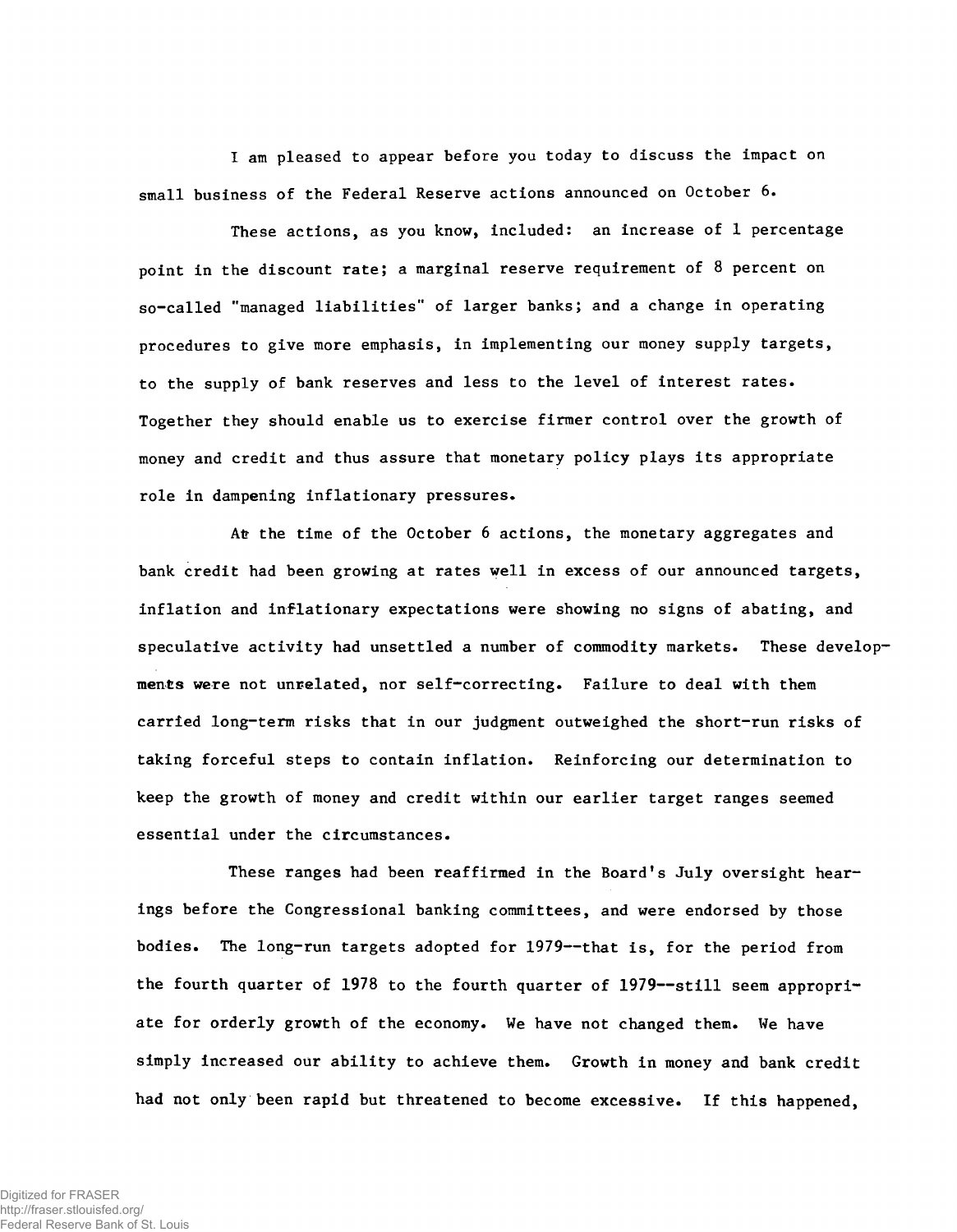we would be unable to meet our objective of supplying sufficient credit to finance orderly economic growth while slowing the pace of inflation. The steps we have taken provide better assurance that we can meet that objective.

Opinions differ as to how long it will take for our message to be widely understood. We think the time will be relatively short. Once the public recognizes that we are serious and that we intend to stay the course, inflationary expectations should begin to recede and the base will be laid for a return to the stable and productive economy we all want.

It almost goes without saying that a healthy economy provides the kind of environment in which small business can prosper, and conversely that the soundness and prosperity of this very important sector is essential to the stability and productiveness of the overall economy. Success in our efforts to take the steam out of inflation and out of self-fulfilling inflationary expectations will be of particular benefit to small business.

But the process of getting firmer control of the money supply, as a first step toward unwinding inflation, will not be easy or painless. The next few months could prove difficult for some businesses--large and small. Those that have borrowed to finance speculative transactions can be expected to bear the brunt of the program we have adopted, and appropriately so. Risky and over-extended businesses also may find it difficult to roll over or fund maturing short-term debt. Even some well-managed firms needing funds for productive purposes may, for a while, find credit somewhat less readily available and more expensive than it was before.

Since small businesses are of necessity so dependent on commercial banks for the credit their suppliers do not provide, and since the actions the

 $-2-$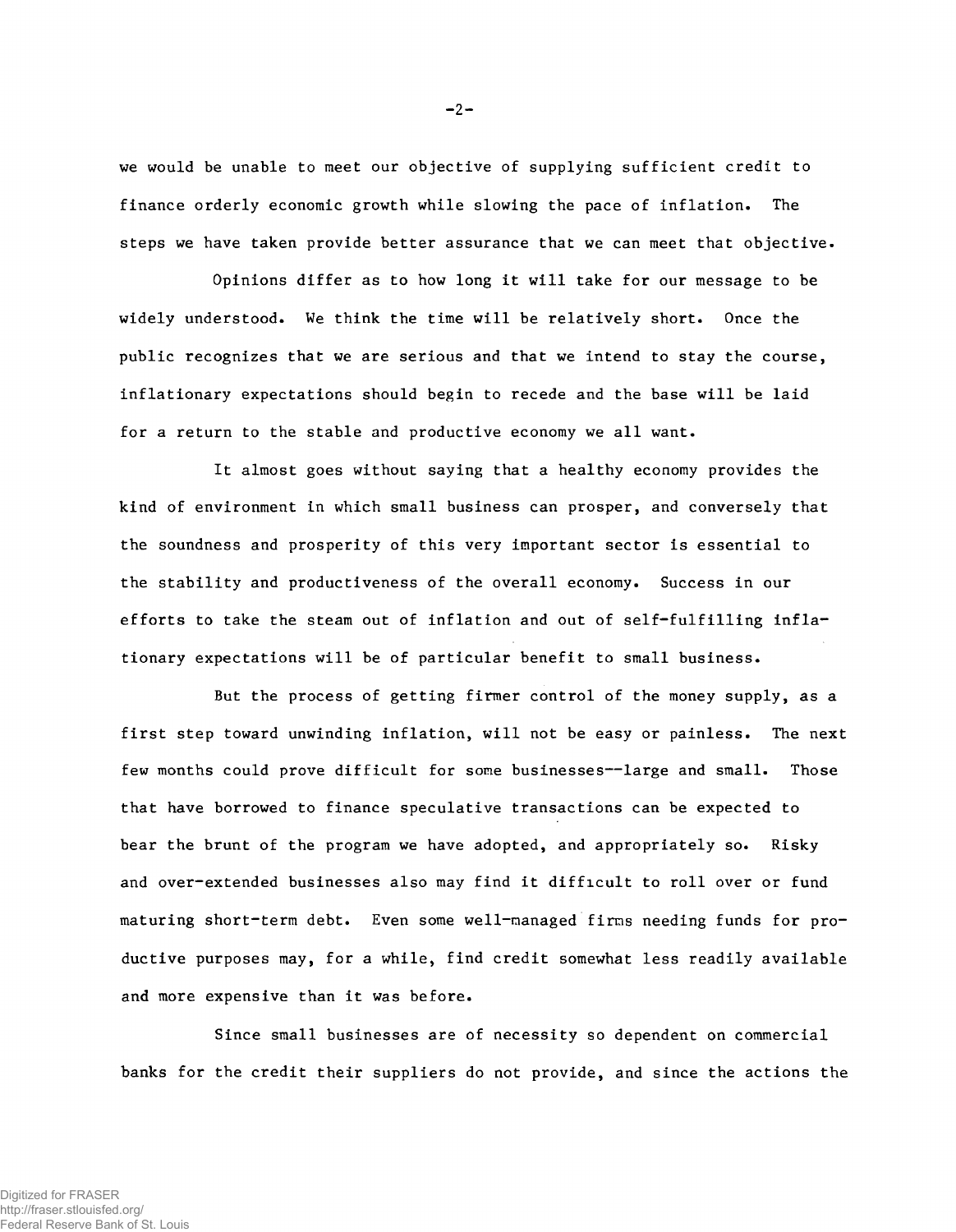Federal Reserve has taken are designed to restrain the growth of bank credit, I would like to suggest what seems to me the most likely response of these lenders to the new conditions under which they must operate.

I have no doubt but that banks will make every effort, as they always do, to meet the legitimate needs of their best customers, and for most banks the bulk of their best business customers is small. We have urged our member banks to make special efforts to do so in these difficult times. In a letter of October 23 to member banks, Chairman Volcker said that "lending institutions need to be alert to the continuing need for credit on reasonable terms to finance the basic needs of the economy. In accommodating these needs, we believe banks should take particular care that small businesses, consumers, home buyers, and farmers continue to receive a reasonable share of available funds."

However, banks themselves are likely to be under considerable financial pressure over the near term, as demand for bank credit remains heavy while growth in lendable funds moderates.

The reserve requirement placed on further additions to the managed liabilities of larger banks will make such funds more expensive and thus less attractive; managed liabilities have financed a significant share of the recent expansion in bank credit. And the increase in the discount rate is intended to discourage excessive borrowing from the Federal Reserve Banks as an alternative source of financing. In addition, banks have been attracting considerable funds from issuance of money market certificates, but banks in general (including nonmembers) and small banks in particular may be more cautious in promoting this source of lendable funds while it is so expensive.

At the same time, slowing in customer demands for credit may be delayed, in part by lack of acceptable financing from alternative sources.

 $-3-$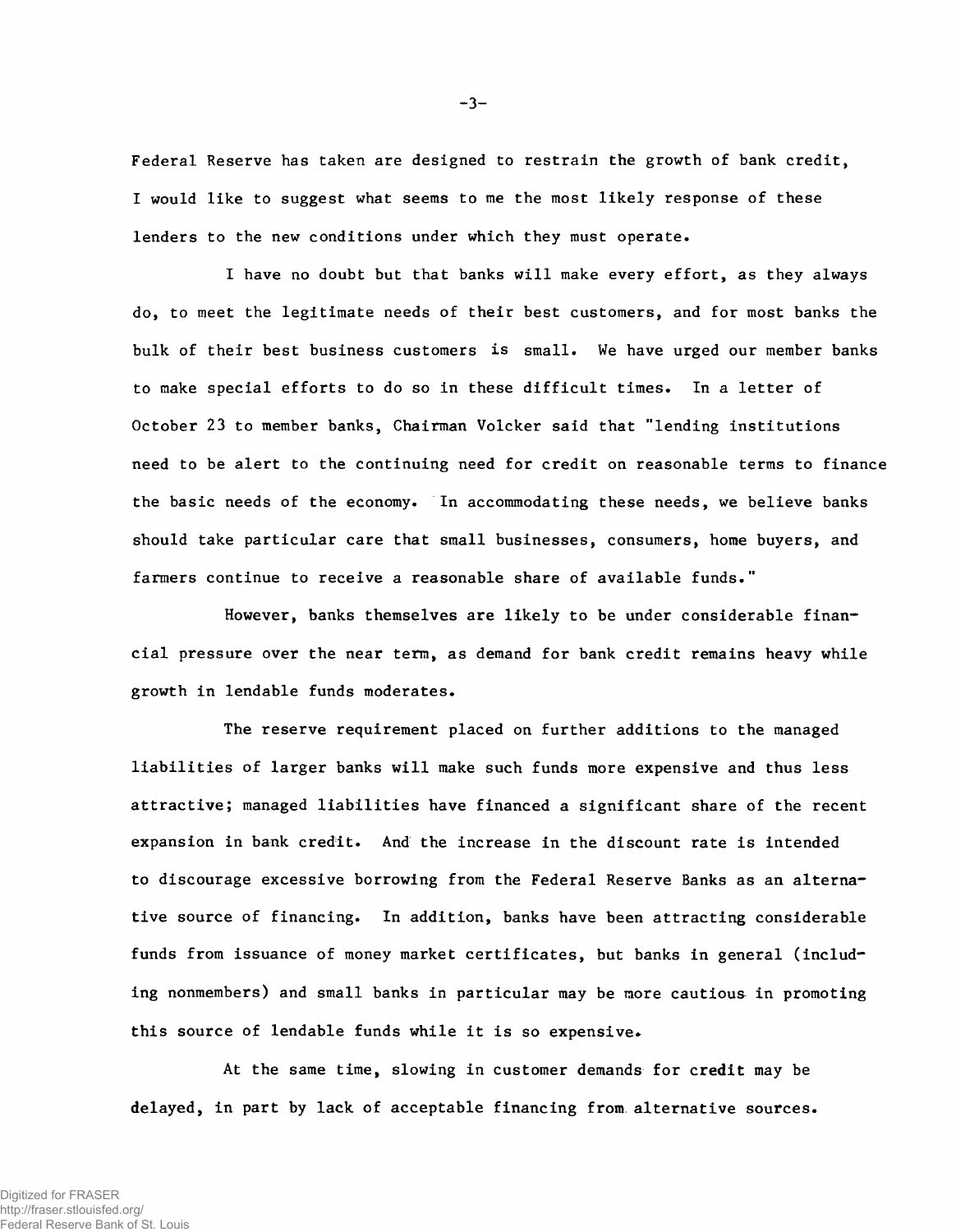For example, recent increases in the cost of funds in long-term securities markets have caused the postponement of a number of new issues. Unless the planned use is also postponed, these borrowers are likely to seek temporary financing from their banks. Also, there is as yet little evidence of the expected recession-associated slowdown in business loan demand.

Under these circumstances, it seems likely that an increased proportion of credit demands will not be met. We have asked our member banks to avoid lending for speculative purposes and to channel their available funds into loans for productive purposes. While it is sometimes difficult to distinguish between a nonproductive use and a productive one, I would expect to see a sharp cutback in financing of obviously speculative transactions, even before a turnaround in the outlook for inflation dims the profits potential of such transactions.

Banks are also likely to firm their lending standards, not only as a result of Federal Reserve actions but also because--as is usually the case-anticipation of a slowdown in the economy is causing lenders and investors to become more quality-conscious. In addition, banks can be expected to encourage even high-quality borrowers to postpone or scale back their financing demands, if they can and have not done so themselves. But I honestly do not believe that banks will need to, or will, deny credit to sound, established customers with financing needs that cannot be postponed.

In fact, the most serious financing problem for such customers over the near term, as I see it, will be not lack of credit but its cost, which in turn will likely reduce some spending plans and financing demands. In his October 23 letter, Chairman Volcker said, "In adjusting loan rates, the Board would also call your attention to the desirability of considering the special

 $-4 -$